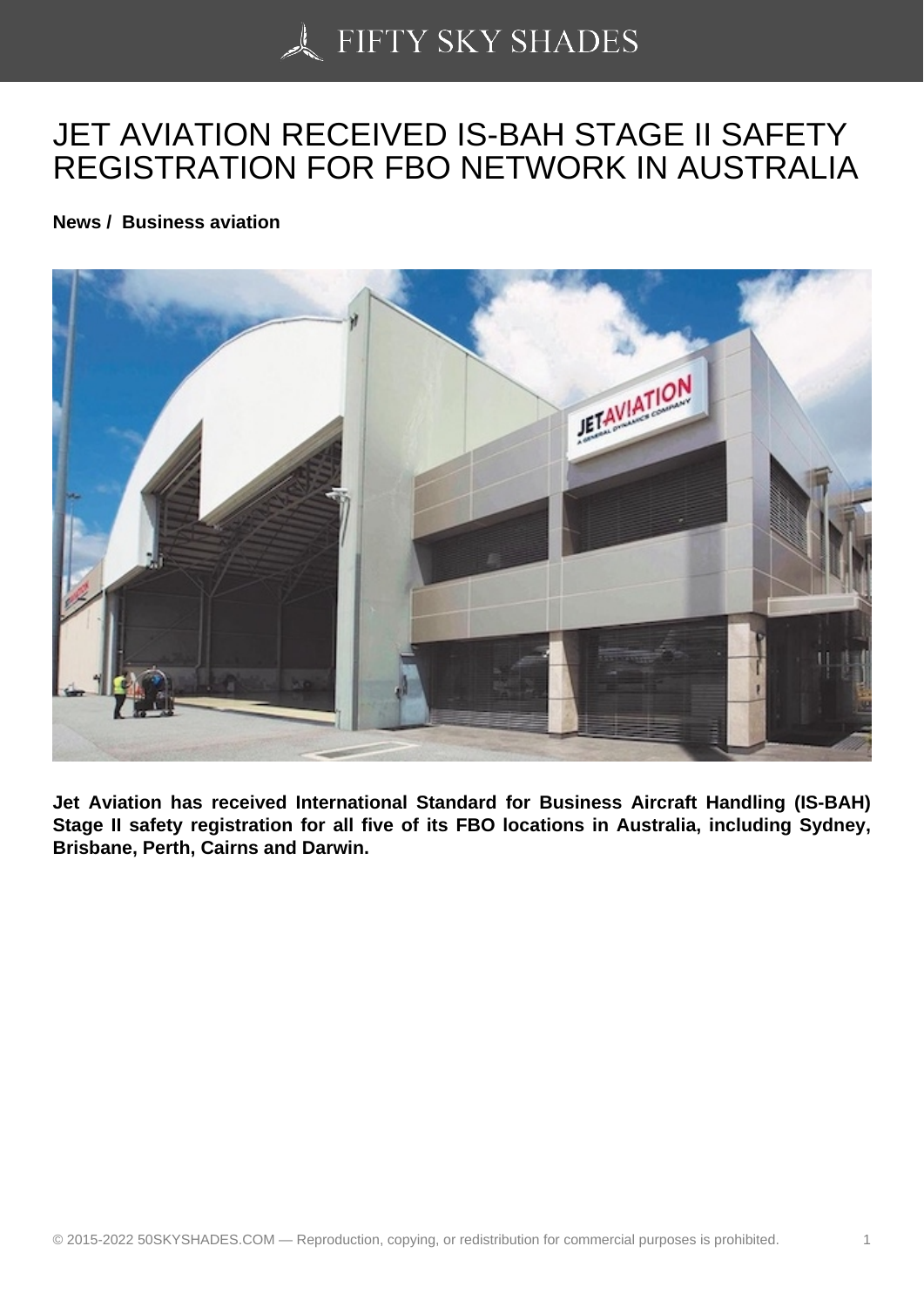

**Joe Reckling, Jet Aviation's SVP Regional Operations APAC said: "Safety and quality are key priorities at Jet Aviation, and these new IS-BAH certificates demonstrate that our Australian operations are at the top of their game. Together with our facilities across the USA and EMEA, our Australian FBOs are delighted to offer customers full-service support to the highest safety standards wherever they may be."**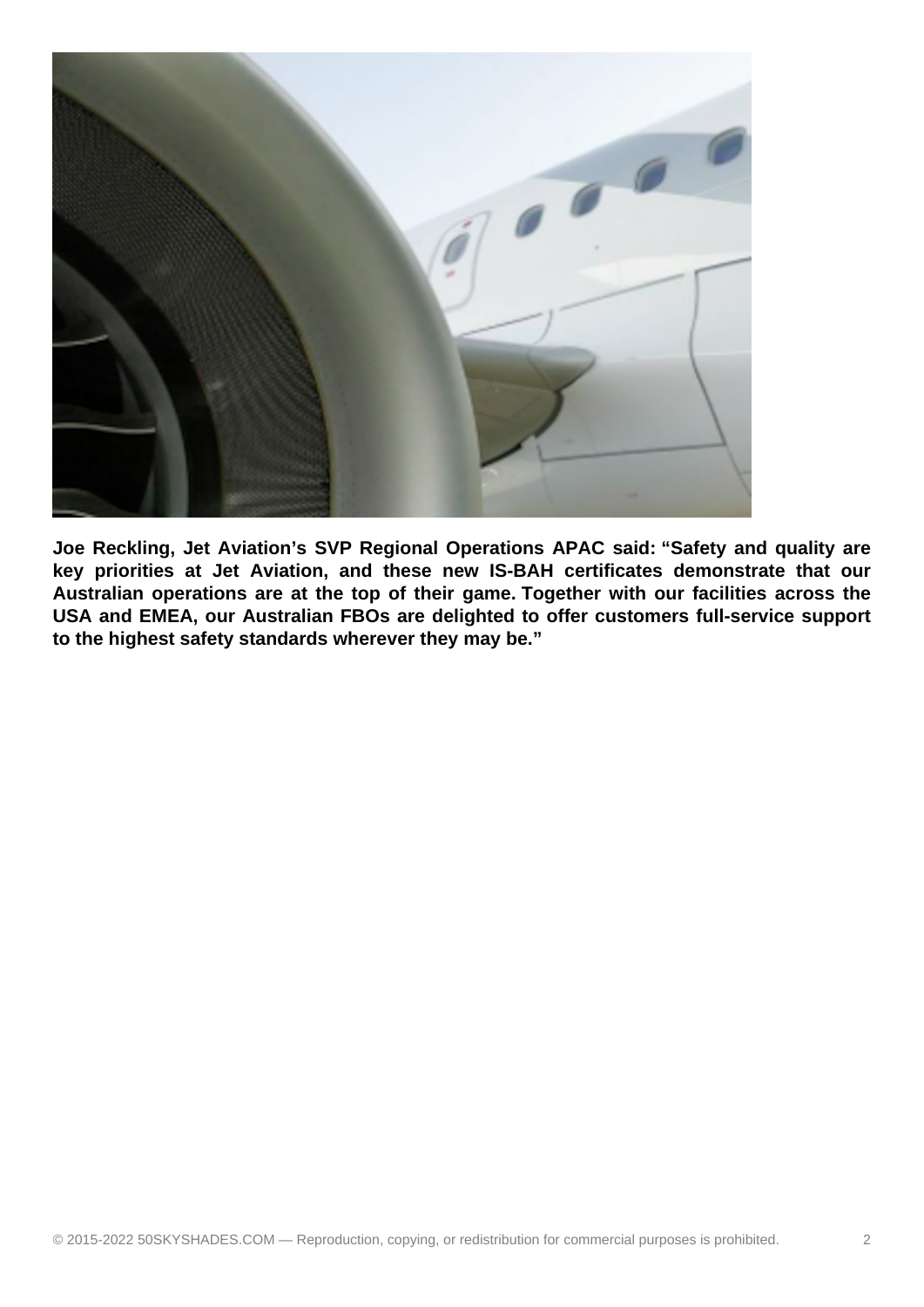

Andy Gahan, Jet Aviation's general manager of FBO operations in Australia commented :"Safety and quality are key priorities at Jet Aviation, and these new IS-BAH certificates demonstrate that our Australian operations are at the top of their game.Customer service is at the heart of everything we do. Our teams of handling professionals in Australia have extensive experience and continually strive to deliver an elevated customer experience by ensuring safe, timely departures and providing sustainable aviation options. I am incredibly proud of the passion and dedication of our teams and admire their commitment in working together to achieve these valued accreditations."

Jet Aviation is committed to supporting the industry's efforts to provide sustainable choices and recently announced that it has entered into an agreement with SkyNRG, a global leader of Sustainable Aviation Fuel (SAF) and related solutions, to offer SAF to customers universally through a Book & Claim service.